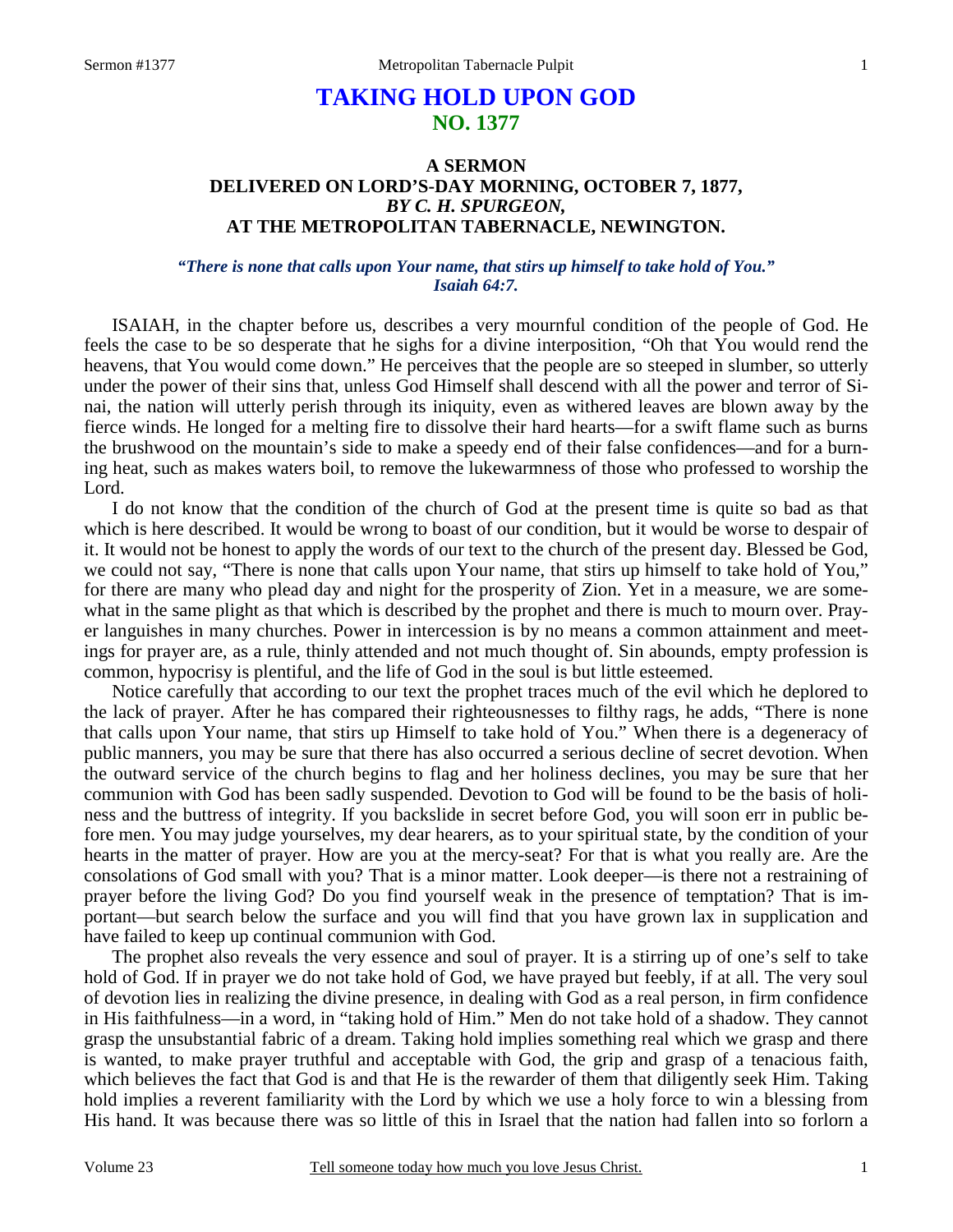state. And if you trace up the evils of the church of the present day to their source, it will come to this that there are so few who stir up themselves to take hold upon the living God, so few who grapple with spiritual matters in downright earnest and bring them before the Lord with resolute faith. We have few Elijahs now, and Jacobs are hard to find. Why look you, sirs, there are many whose religion is nothing but a mere outward performance. It consists in attendance upon a place of worship so many times on the Sabbath, the reading of prayers in the family, the repetition of a form of devotion night and morning and perhaps the mechanical reading of a chapter, but there is no consciousness that God is near, no converse with Him, no taking hold upon Him. In the case of such persons, the "You God see me" of Hagar in the wilderness has never leaped from their lips. Neither have they cried like David, "Against You, You only, have I sinned, and done this evil in Your sight." God is far off from them even when they pray. They never dream that they are speaking into His ear. They believe there is a God, but they act as if there were none. He does not influence them. Their lives are not inspired by His presence or ennobled by His smile. Their religion is practically godless and therefore worthless. In vain is it that they are regular at services and attentive at sermons if their hearts stop short of God Himself. Their service may be in all respects proper and orderly, but if there is no taking hold of God, it is lifeless and useless as a garnished sepulcher, and not a temple. "God with us," in our flesh, is our Savior. "God with us," by His Spirit, proves that we are saved.

Laying hold upon God is not the act of a dead man, neither is it the deed of one who is destitute of spiritual perception. It is the act of one who is quickened and kept alive by the indwelling power of the Holy Spirit. Those who are at enmity with God neither can nor will take hold of Him, for "They say unto God, depart from us; for we desire not the knowledge of Your ways."

Men will do anything sooner than stir up themselves to take hold of God. They will build churches and altars, and say masses and perform pilgrimages, and a thousand other things, but they do not want God and will not have Him. To go through a round of performances is very easy work compared with thought, and consideration, and the yielding of the heart. You may in religious matters make yourself like the brick maker's blind horse, which goes round and round at his pugmill, but knows nothing about what he is doing. Such worship God regards not. As well might we set automatons to pray and wax figures to move in and out of church doors. God is a Spirit and to grasp a spirit is not everyday work. Only a spiritual man can do anything of the kind or know what it means. A man must be stirred up and have all his faculties awake and his entire mental and spiritual nature thrown into energetic action before he will be able to cope with this mystery and take hold on Him that made the heavens and the earth, who is not seen of the eye nor heard of the ear, and is only to be apprehended by the inner spirit of man. I pray God that I may be helpful, as He shall please, in stirring up many of you to take hold upon the Lord with all your heart and soul and strength. If such shall be the case, it will be a great blessing to the churches to which you belong and a great blessing to the society in which you move.

At this present time, I shall not attempt more than the task of describing certain forms in which taking hold upon God is exceedingly desirable at this present time. The same principle in different stages of spiritual life is seen in varying forms. Let me point out four of the most needful and may the Holy Spirit enable some among us to stir up themselves for the holy effort.

**I.** The first form of taking hold, that which is intended in the text, is that in which THE AWAK-ENED SINNER TAKES HOLD UPON GOD. And here I shall be addressing myself, I hope, to many now present who are sincerely anxious to find present salvation. If you really wish to be reconciled to God and to be pardoned by the great Father at once, listen diligently unto me and hear, that your souls may live. Your only hope lies in taking hold upon God. Startle not, but listen and obey. It is great condescension on the Lord's part that He should permit it to be so, but so it is, that when He bares His right arm to strike you, your safety lies in grasping that very hand which apparently is lifted for your destruction. He says by the mouth of the prophet, "Let him lay hold on My strength and let him make peace with Me." As a child, when his father is about to chasten him, will often seize his father's hand and with many tears entreat him to forbear the rod, so will you do if you act wisely. You are to run in, as it were, into God and shelter in the very rock which frowns upon you. Though He seems to be a destroyer, if you can but trust Him, you will find Him to be your Savior. You must say, as John Bunyan once did, "I was so driven that I would have run to Christ, even if He had stood with a pike in His hand. Yes, I would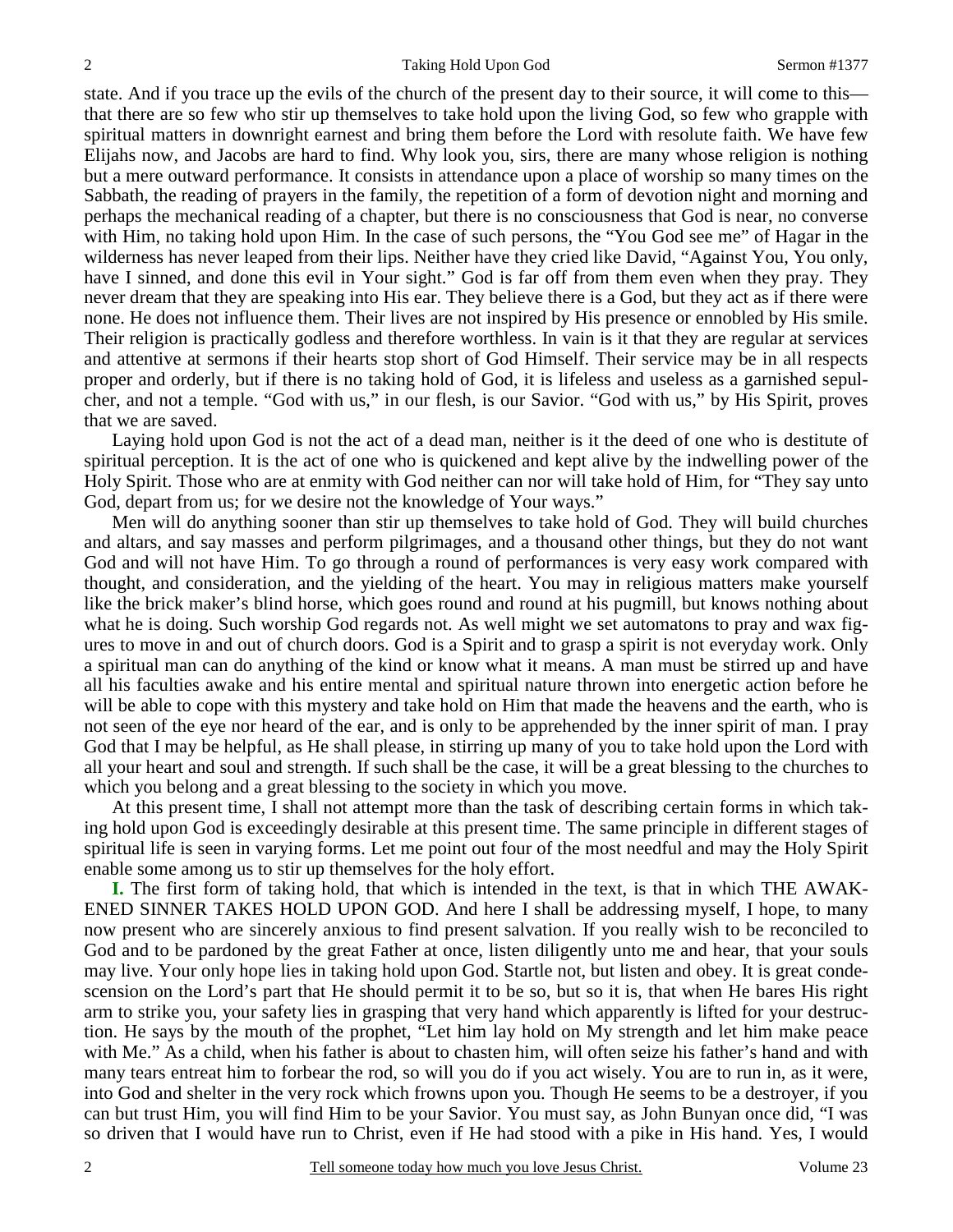#### Sermon #1377 Taking Hold Upon God

have run upon the very point thereof sooner than be as I then was." It is so wretched a thing to be without God that one may gladly dare any calamity in venturing to approach Him, though in truth there is no cause for fear. God has been pleased to reveal Himself in the person of His dear Son Jesus Christ, who lived and died for the salvation of men, and whosoever will trust God, as He is revealed in Christ Jesus, shall find forgiveness for all his sins, shall obtain a new nature, shall enter upon a new life, and shall be the heir of a blessed immortality. This is the way of salvation which God appoints, namely, that you now at once heartily trust in His Son.

However strange this method may appear to you, judge not according to the sight of the eyes, but accept what the Lord sets before you. That must be best for you which God thinks best—if it satisfies your Maker it may well satisfy you. But indeed, you have no choice. You are shut up to this one method of deliverance. Trust in Christ will save you. But, "There is none other name under heaven given among men, whereby we must be saved."

Do you understand me? The way of life is to take hold of God in Christ Jesus. You are charged with sin—do not deny it—for such a course will be your ruin. Take hold upon the accusation and confess it. Stand where the accusation places you in conscious guilt and repent as you stand there. Then turn to God and say to Him, "It is written in Your own Word, 'This is a faithful saying and worthy of all acceptation, that Christ Jesus came into the world to save sinners.' Lord, *You* know I am a sinner and *I* also feel it. I cast myself upon the faithful saying and trust in You to save me through Jesus Christ Your Son." This is taking hold upon God and when you have so done you shall find salvation—yes, you are saved.

I think I hear you say, "But how shall I take hold on God? I, who am so vile, so weak, so far off from Him." He has given you many points by which you may grasp Him. You may take hold upon certain of His attributes and especially upon His mercy. "He delights in mercy." Can you not trust the God who is ready to pardon and eager to receive His returning child? Remember His loving kindness and the multitude of His tender mercies, and call to mind the fact that He has declared that He has no pleasure in the death of him that dies, but that he should turn to Him and live. Can you not cast anchor in the harbor of infinite mercy as seen in the provision of a divine Savior? Can you not find foothold for faith on that blessed and sure word, "His mercy endures forever"? This is the star of the sinner's night, the dawn of his day of hope. There is forgiveness with God that He may be feared—with Him is plenteous redemption. O poor sinking soul, take hold of this. Believe that God, for Christ's sake, can justly pardon the guilty and plead with Him to do so in your case. Urge your suit upon this plea and it will not fail you.

Perhaps your mind can better settle upon a promise. Well, it will little matter which one of them it is, for though they are very many, they are all equally certain, but try to take hold of the Lord by one or other of those hand-holds which He has provided on purpose for seeking souls. Hold Him by such a word as this, "Let the wicked forsake his way and the unrighteous man his thoughts; and let him return unto the Lord and He will have mercy upon him and to our God, for He will abundantly pardon." Or take hold upon that other gracious invitation, "Come now, and let us reason together, says the Lord; though your sins are as scarlet, they shall be as white as snow. Though they are red like crimson, they shall be as wool." There are many such words of grace and as I have already told you, they are all equally sure. Like the great roads which all meet in London, so any promise will lead you to God. Fix your grasp of faith on that which best suits your character and condition, and you are at once in contact with God. Only do take hold and do not trifle with the promise or stagger at it. O sinner, awaken yourself to take hold upon the loving Word. Be in earnest, man, for it is your life and when you once get hold, let your grip be as an iron vice—grapple the promise to you as with hooks of steel. Plead after this fashion, "You have said it, O God, and I believe it and I trustfully look to You to be as good as Your Word. On this Your promise, I depend and I am persuaded You will keep Your Word."

Perhaps the character of our Lord Jesus Christ may furnish you with a holdfast. Remember who and what He was and remember that whatever Christ was, that God is, for He Himself testified, "He that has seen Me has seen the Father." Recollect how Jesus put the message of love, "Come unto Me, all you that labor and are heavy laden, and I will give you rest. Take My yoke upon you and learn of Me; *for I am meek and lowly in heart;* and you shall find rest unto your souls." Could you not trust the meek and lowly One? Say, can you not readily trust Jesus? Do you fear Immanuel or dread the Lamb of God? Bleed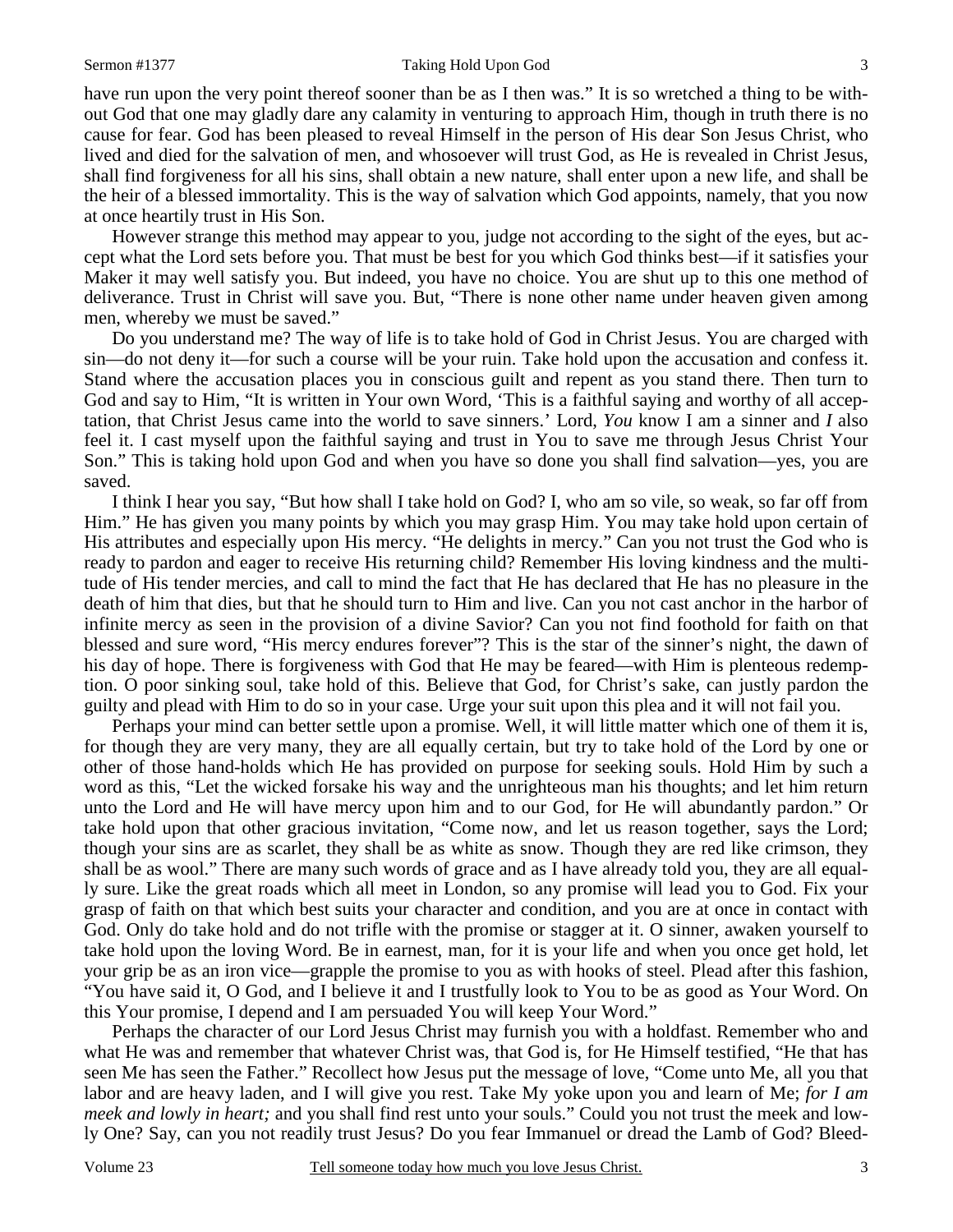ing on the tree, with no thunder in His hand or terror on His brow, can you not confide in Him? His dying body, by every wound, invites the sons of men to find a shelter in the riven rock. Take at once a firm hold of God. The body of His incarnate Son and all His blessed doing and dying stand before you as so many points of attraction. Turn not away, but let the God of love be your God now and forever.

Can you not take hold of Him through the gospel—the gospel which publishes salvation to the most ungodly? What do you say to this, "Believe in the Lord Jesus Christ, and you shall be saved"? "He that believes on Him is not condemned"? "The blood of Jesus Christ, His Son, cleanses us from all sin"? What a number of persons have laid hold of God through that precious text. It stands like an open door with width enough to admit a giant in sin. Some who could never find comfort anywhere else have caught at that encouragement and found peace with God at once. Why should you not? Note this one also. "Him that comes to Me I will in no wise cast out." And this, "Whosoever will, let him come and take the water of life freely." By some one or other of those gospel declarations I do, in the name of Jesus, entreat every guilty sinner to take hold of God. Again, I say, do not run from Him or from the facts of your sad case—do not try to forget what you are towards Him, nor forget what He must be towards you if you continue in your sin. But come now in an honest manner and meet the truth face to face. Make this firm resolve, that you will be stranger to your God no longer. Say in your soul, "I will take hold of God this day, as He presents Himself to me in His Word." Put forth your hand and touch the hem of Jesus' garment, if you can do no more and He will not spurn you, but give you immediate salvation.

The text speaks of a man's stirring himself up to lay hold on God and that is the point to which I long to see you brought. I would that every unconverted man were at this moment awakened out of his deadly slumber. You will not take hold on God while you are asleep in sin's downy bed. Believe me, no sinner is saved while his mind is in a dreamy, hesitating, lethargic condition. You need to be stirred up to make your calling and election sure. Surely such a business should be earnestly attended to. Let your memory be stirred up to recollect your sin and your soul repent of it. Let your conscience be stirred up to remind you of the guilt of that sin and your heart make a full confession of it with deep shame and bitter sorrow. Let your fears be stirred up to apprehend the wrath to come and your hopes to remind you of the possibilities of everlasting life and glory. Let your desires be awakened this morning and may you be set longing and crying after mercy, and with your desires, may your will awaken, only not as it has been accustomed to be, in vicious obstinacy, setting itself against God, but made willing to obey in the day of the Lord's power. May His Holy Spirit awaken reason and thought, understanding and the affections, yes, your whole man. As when in business you are about to do something of extreme importance, you awaken yourself and endeavor to have all your wits about you, so now come to this great business of your soul's salvation with all your thoughts awakened and all your energies excited, for all these are needful. Is it not a concern of the utmost weight? Since the prize is worth winning and the loss will be intolerable, be stirred up with strong resolve that, if grace and mercy are to be had by laying hold on God, you will have them at this very hour.

Brethren beloved, if there are none among us who take hold on God, our church is in a very sad state—a church without converts is a cloud without rain, a river without water. I thank God that we are not in such a plight, but we have many in this place who have lately taken hold upon the Lord and found grace in His sight. This has been a means of grace to us all. The oldest and most established have been cheered by these new converts. Their coming among us has been dew from the Lord—we have welcomed them as men do swallows in the spring. Their addition to our numbers has lit up new stars in our sky. Pray, my brethren, that there may be many such in all churches, for it is pre-eminently desirable that every awakened sinner should be stirred up to take hold upon God.

**II.** We will now consider another character considerably in advance of the former, who also stirs up himself to take hold of God. We very greatly need to have among us many THOROUGH BELIEVERS WHO TAKE HOLD UPON GOD BY FIDELITY TO HIM. I have seen applied to Calvin the motto, "He took fast hold." If ever a man did take fast hold on invisible things, it was that famous Reformer. What he grasped, he held with force of clear conviction, intelligent apprehension, and devout reverence. I am particularly anxious that every member of this church should now look upon himself or herself separately and distinctly—and try to follow me in my description of a believer who takes hold of God.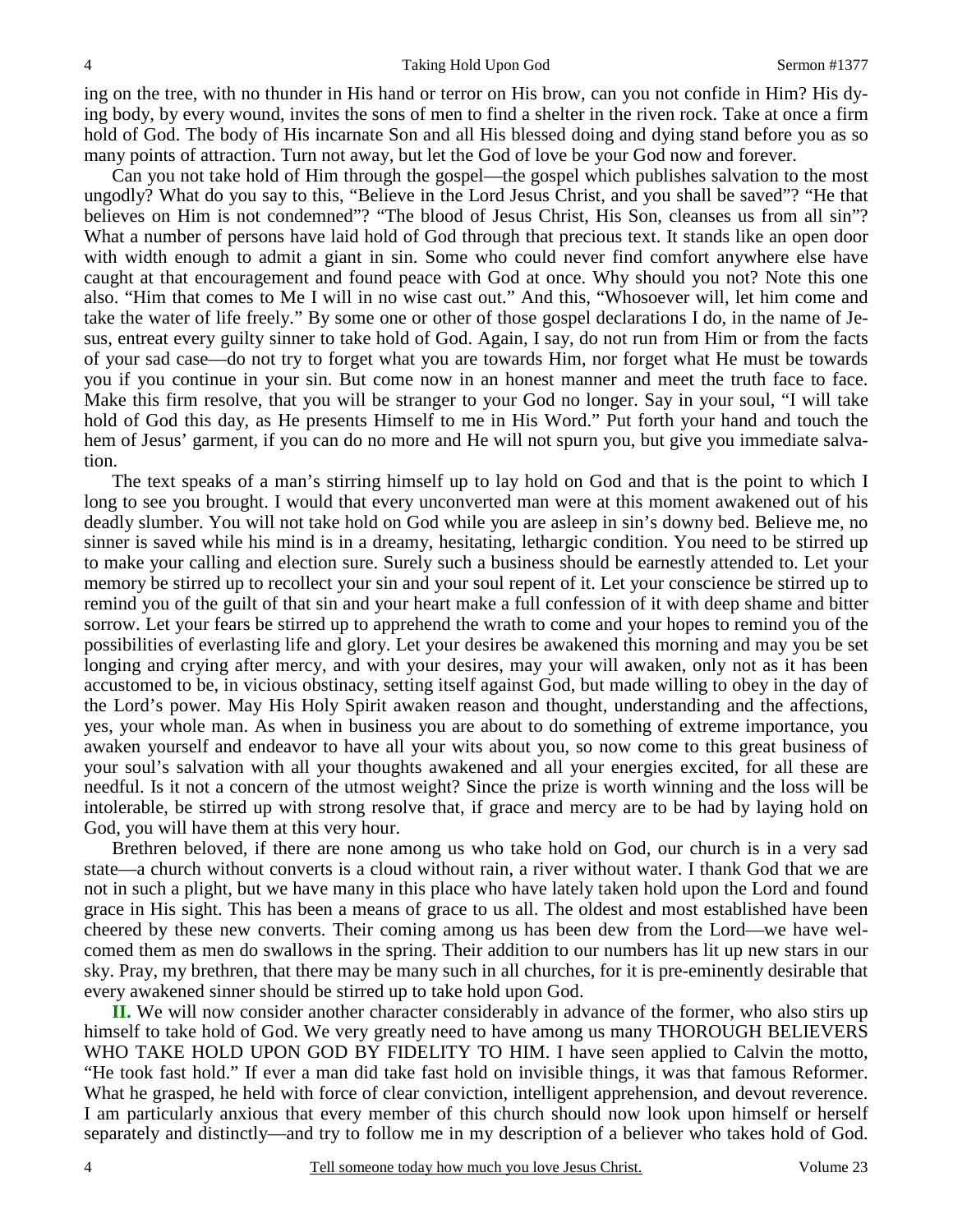He is deeply sincere and thorough in all that he does. Shams and pretences are his abhorrence. He feels the solemn importance of dealing in spirit and in truth with the Lord, and of taking hold upon God Himself and not on mere names and words and forms. He says within himself, "I am a Christian and I will be so, by God's grace, not in name only, but in deed and in truth. I know that the outward form of religion is but a husk and I resolve to feed upon the kernel. The substance of religion I mean to have and not its shadows. I will take hold of all the outward which God has revealed, but I will mainly look to the inward, and my soul and spirit shall deal with the living God Himself. If I live, I will live unto Him. Nothing short of this shall content me." Such a man opens his Bible and resolves to find out what God's will is and he judges for himself, for he knows that he will have to render a personal account. He means to take hold for himself of every revealed truth, for he wishes not to be taught of man alone, but to be taught of God. He awakens all his wits to understand the doctrine and precepts of God's Word, for he has become a disciple and he therefore wishes to learn. His cry is, "I want to be thorough. I want to go to the soul and center of things and know the truth by the teaching of the Spirit of God in my own heart." Not content with searching the Word alone, he takes everything he finds there to God, and says, "Lord, I long to lay hold of You in this truth. I desire not merely to know concerning Christ, but to know Christ. Not only to believe the doctrine of the Holy Spirit, but to feel the power of the Holy Spirit Himself upon my soul, for I have said in my heart, 'My God, I would know You and commune with You, love You and serve You. My soul follows hard after You—when shall I come and appear before You?'" Such a man, dear brethren and sisters, when he once knows the will of the Lord, has made up his mind to act promptly upon what he knows. His mind is expressed in the language of one of old who said, "As for me and my house, we will serve the Lord." It is nothing to him what others may do, except that he regrets that they should do evil. He puts his foot down and will not run with a multitude to do evil. He has made the Word of the Lord to be the guide of his life and he will not depart therefrom. His is no borrowed faith. He has embraced the truth of Jesus for himself and he means to follow Him at all hazards, and as far as he can, he will have his household so ordered that all who come around him may see that Jesus is his Lord. Come fair or come foul, his hold is taken and he will not leave it.

Such a man sets himself to extend the kingdom of Christ, impelled by inward zeal. Having obtained a solid fulcrum of assured knowledge, he now begins to use his lever and work upon others. Wherever he is settled in providence, he sets about founding a church for his Lord. He is glad to be a member of a numerous church for the sake of Christian fellowship, but if he is cast in a desert place, he can hold his own alone, for his hold is not on man, but on God. He can testify in the midst of others who fear not God. He would testify in the midst of heathen if he were called to it—for opposition and persecution cannot shake him. He has taken hold of God—not of the church, nor of the minister, nor of the mere formal creed. He has passed beyond all things to the Lord Himself and his confidence is thus above the heavens. He knows that he cannot be placed where God is not and therefore he feels that his best friend is always near. The eye of man is nothing to him—the presence of God is first and last with him.

He labors with earnest zeal to maintain and defend, and also to spread abroad the truths which are verily believed among us. He is a man that calls upon God, not merely in prayer, but by confessing His name and owning His cause, and he stirs himself up to take hold upon God in the doing of all these things. Brethren, I earnestly wish that every member of this church was a man of this metal. We should be strong for God if this were the case. We have so many professors who are still babes, needing the feeding bottle and the baby carriage though they are 40 years of age. What can we do with these? Others are unstable. They know something about truth, but not very much, and what they do know they are not sure of, and so they are ready to be bamboozled out of it. In the present age, if any man can talk well, he will get a following whatever he may teach. I am astounded at some professors who can hear this man today and that man the next, though the two are diametrically opposed. Surely there is some difference between truth and error and mere cleverness cannot neutralize false doctrine. Our forefathers discerned between things that differed and when false doctrine came before them, they cast it out, notwithstanding the eloquence of its advocate. I do not want you to be bigots. God deliver us from their bitter spirit, but I do want you to be sound believers. There is a great difference between obstinate bigotry and a decided maintenance of that which we have believed. After all, what is the chaff to the wheat? There is a difference between the doctrines of men and the teachings of the Lord. No lie is of the truth. Garnish it as you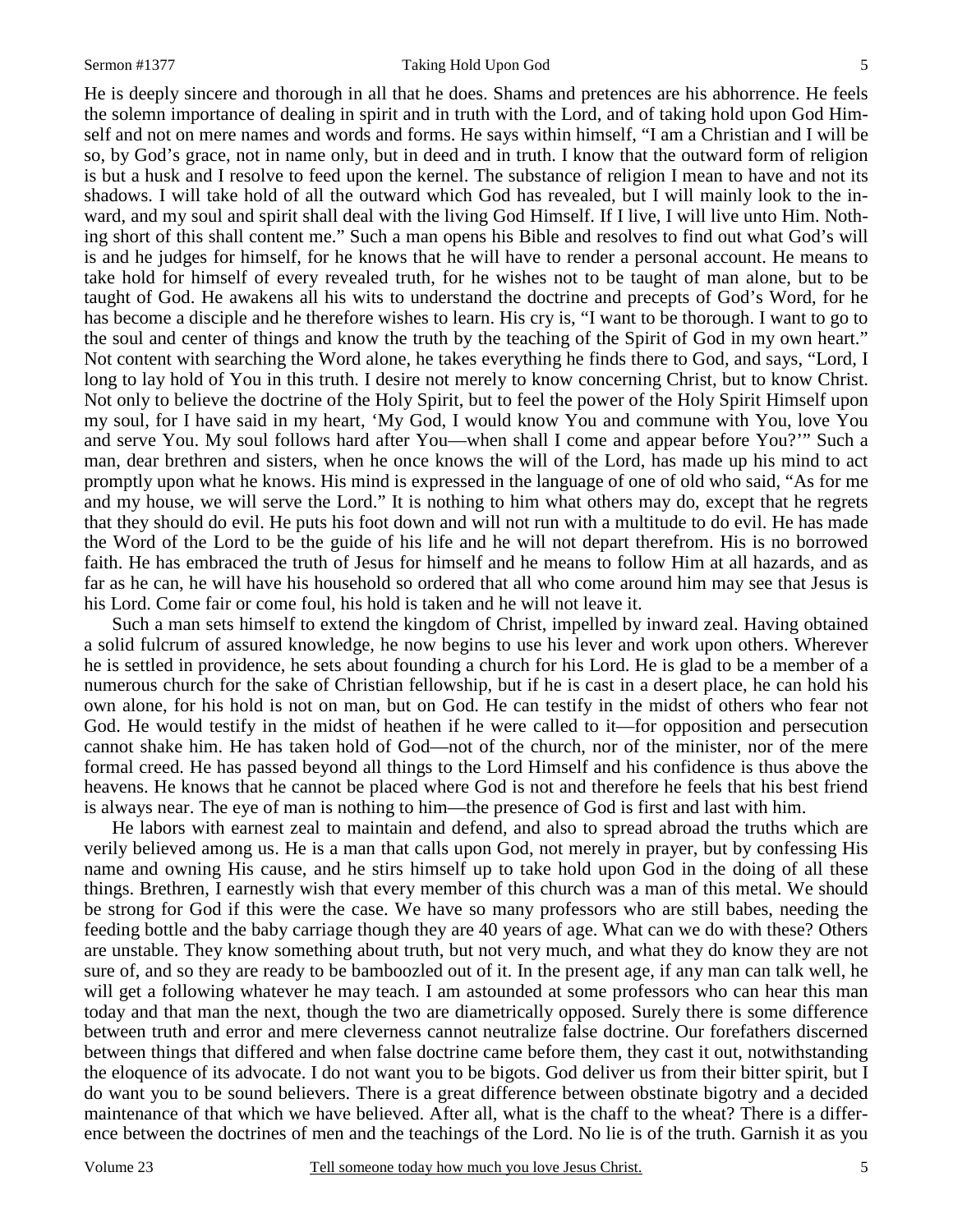may, it is still a lie. Oh, to be rooted and grounded and built up in Christ! One of the most desirable things in this fickle age is to see around the minister of Christ a people who know the truth and feel that the truth binds them fast to their God.

**III.** We take a step further in advance when we mention a third form of this taking hold of God. We need a development in the form of THE WRESTLING PLEADER. The expression is borrowed, as you know, from Jacob at the brook of Jabbok. He had begun to pray alone by the brook when an angel appeared to him, or rather the Prince of angels Himself. When Jacob saw the angel, he laid hold upon Him and there was a wrestling match between them all through that night. It was a sight such as never did earth see before. After much weeping and agony, Jacob made a desperate clutch at the angel and cried, "I will not let You go unless You bless me." In the church of God we need many wrestling Jacobs. What means the text when it speaks of a man stirring himself up to take hold of God? The transaction takes this form. The good man feels the case urgently—the blessing which is wanted is laid on his heart and he feels that he must have it. He is convinced of the necessity of it and he is also certain that he cannot have it, except from God. Then he looks at the propriety of it and asks, "Is this a case which I can lawfully lay before God? I seek such a thing, but may I expect the thrice holy God to give it to me? Is it for His glory? When you have done that, dear friend, you have commenced well. Now proceed to business. Go about it in an energetic, but reasonable way, and next, turn to the Bible and see if the Lord has ever promised that which you seek. Search out promises. Get them ready to your hand, learn their very words. Then go before God and tell Him your desire and honestly declare your reasons for desiring it. Show the Lord that you know that He has promised the blessing and then begin to plead with Him to fulfill His own Word. Very much of taking hold upon God must be in using argument with Him. The Lord knows the thing is good, but He wants you to know it, and in order that you may be well instructed in the value of the mercy you seek, He wishes you to produce your arguments and bring forth your strong reasons. Many teachers use what we call the Socratic Method in which the student is made to answer questions, not that his teacher may be instructed, but that the youth may learn. Set your case in order and mention your pleadings before the Lord as if you were pleading in a court of justice. State why and wherefore this thing should be, and what you fear will happen if you are not answered. Return to the work again and again, as Abraham did when interceding for Sodom, and each time renew your strength. Especially bring forth the divine promises and say concerning each one of them, "Do as You have said. Fulfill this Word unto Your servant, upon which You have caused me to hope." Plead the covenant and the faithfulness of God. That done, believe that God will keep His promise and begin to expect the blessing. Act as if you had obtained it, for it is written, "Believe that you have it and you shall have it." If the mercy is not then given, ask again—go through the same pleadings as before, amending them and increasing their power. The agony of prayer is somewhat like a great siege in which one earthwork is cast up and after a while it is followed by another yet nearer to the town which is to be taken. One after another the besiegers raise their works till the place is quite hemmed in—then they bring up their guns and begin to pound away upon the walls which they have resolved to capture. Thus must we be about to win the blessing which we need, using divine promises as our ramparts and our strong reasons as our great guns. Remember, it is not for God's sake that you are called upon to plead, but for your own. The Lord desires to convince you of the value of mercy and when He has done it, He intends to grant it to you.

A man who can take hold of God in prayer will be of the utmost value to the church. Why should we not learn this art? But oh, how few there are who call upon His name, who stir up themselves to take hold of God. Sleepy prayers—God have mercy upon them! Prayers that do not mean anything! Prayers of men who can be put off with "No." These are as common as stones on the road and of less worth. We need persistence—the knocking at the gate of mercy again and again and again. We need the unconquerable resolve, "I must have it. It is for God's glory and He has promised it, and I will not cease until I obtain it." We need to see the majesty of prayer among us again. If we had hundreds of church members who could take hold upon God, religion would revive and we should no more have to complain of barrenness. God will rend the heavens and come down and the mountains will flow at His presence when once His people take Him at His word and pray as if they believed.

**IV.** The fourth point and the last is to mention one other form of this stirring up of ourselves to lay hold of God. It is one which I confess I have but seldom seen and wish I could see on all sides. I have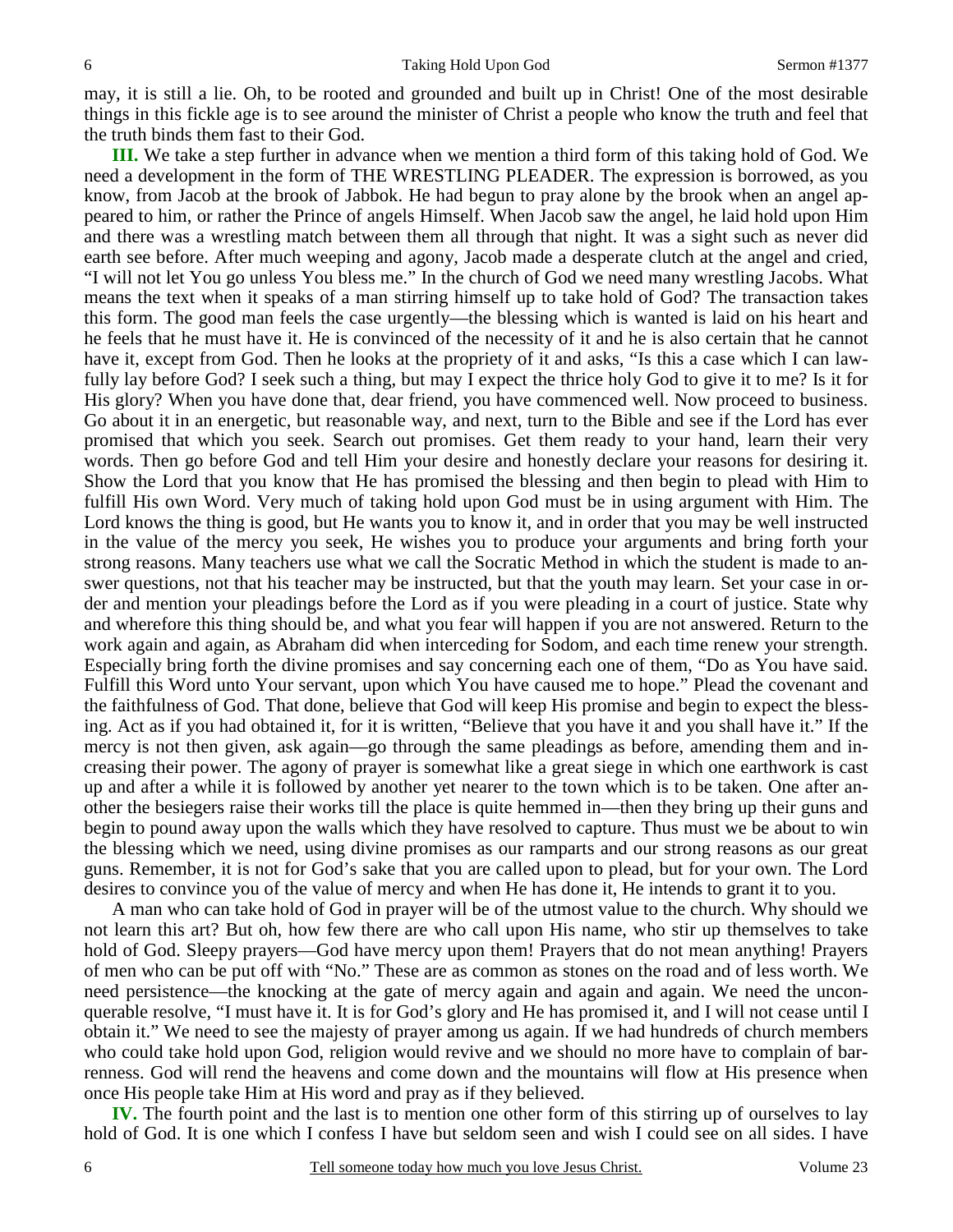#### Sermon #1377 Taking Hold Upon God

read of it in biographies and past ages have seen it and wondered at it. It ought, however, to be common in the church and to be seen in every Christian. I mean THE TAKING HOLD OF GOD BY THE STRENGTHENED BELIEVER—the man who has got beyond doubts and fears, and grasped the eternal truths. No question now as to whether there is a God or no—he knows Him, speaks with Him, walks with Him. In sacred communion, the Lord has made known His secrets to him and shown him His covenant. Concerning the gospel and things revealed, he does not care to argue. He is as sure of those matters as of the fact that there is a sun in the heavens or salt in the sea. He has passed beyond argument as to things of this sort. You might as well try to shake the earth out of its place as to remove him from his convictions. He knows them and what is a great deal more, he intensely realizes them. He as much believes in God and His gospel as he believes in his own existence, and these things have as manifest power over him as the things which are seen and heard have over the human senses. He is familiar now with God. He talks with Jesus. The Holy Spirit dwells in him. He has passed into a spiritual realm and has consciously to do with spiritual things. Such a man is now quite sure about God's being with him, for he dwells in His presence and he never dares to act except under a sense of that presence. He is quite sure about God's keeping His promises. He dares not doubt that, for he has had too many proofs already of the faithfulness of God for him to distrust Him. Now, see how steadily that man moves about. Trial does not bow him down—he expected it and he expects to be delivered out of it. If you rush in upon him with the most terrible information, it does not distress him, for, "He is not afraid of evil tidings. His heart is fixed by trusting in the Lord." What a grand character Abraham was and only because he was grandly believing. Whenever faith gave way in Abraham, as it did now and then, for the best of men are only men, then he sank to the ordinary level, as he did when he denied his wife and said, "She is my sister." But when his faith is strong, what a wonderful man he is. He never disputes with Lot about which shall take the fatter pasturage. Lot may have what he likes, for Abraham has his God. Lot may take the wellwatered plain of the Jordan if he desires it—Abraham had sooner dwell alone with his God. When Lot is carried captive, and Abraham feels it his duty to deliver his relative, he does not ask about how strong Chedorlaomer and the other three kings may be. That is nothing to him. God is with him and he hastens to the conflict. He uses such means as are at hand and asks his neighbors to join him in the pursuit. And then he marches confidently after Chedorlaomer and destroys him—and God gives the plundering host like driven stubble to his bow. You never find Abraham fretting. He is always peaceful in mind. He is not afraid of men, nor abashed before princes. His faith had made him heir of the world and he knew it. He moved majestically because he had learned to believe in God. When Isaac was to be offered up, how the strong man smothered his emotions and went silently but resolutely his three days' journey with his son to the hill of which God had spoken to him. There the deed would have been done had not the angel interposed, for it never entered into his mind to disobey the Lord. He believed so firmly in his God that whatever God had bid him, he resolved to do. Oh, could you get to the same realizing faith, how calm, quiet, serene, strong, happy, blessed would you be, for you would then to the fullest extent have taken hold of God. When we have such a man in a church, he is a man of power in all respects. When he speaks, it is almost as the oracles of God. Other speakers may dazzle you with eloquence, but this man overpowers you with grace and confounds the adversaries by his boldness. God gives to the church every now and then such a man. Such a one was Martin Luther, a man by no means free from faults, but gloriously free from doubt. Others think the gospel is true. Erasmus feels sure that it is, but Erasmus wants to die in a whole skin. Luther knows that justification by faith is right and he will thunder it out, whether his skin shall be damaged or no. It will be better not to go to Worms, say timid advisers. Things have come to such a pass that there will be danger to life—you had better give up the contest, Luther, before you die in it. Future ages may take it up, but if you go to Worms, you will certainly never come back again! Well, says he, I shall go. Yes, if there were as many devils there as there are tiles on the housetops, I should go, for I have to confess Christ there and confess Him I will. And when he is asked, "What would you do if the duke, your protector, should no longer harbor you?" "I shall take shelter," says he, "beneath the broad shield of the Almighty God." What are dukes and princes to such a man? He had taken hold of God and he feels stronger than all men and all devils combined. There is nothing like this linking of one's self with the Eternal by faith. Such a man was Calvin. I picture him as he looked when going into the church of St. Peter, the Libertines resolved that they would partake of the Lord's